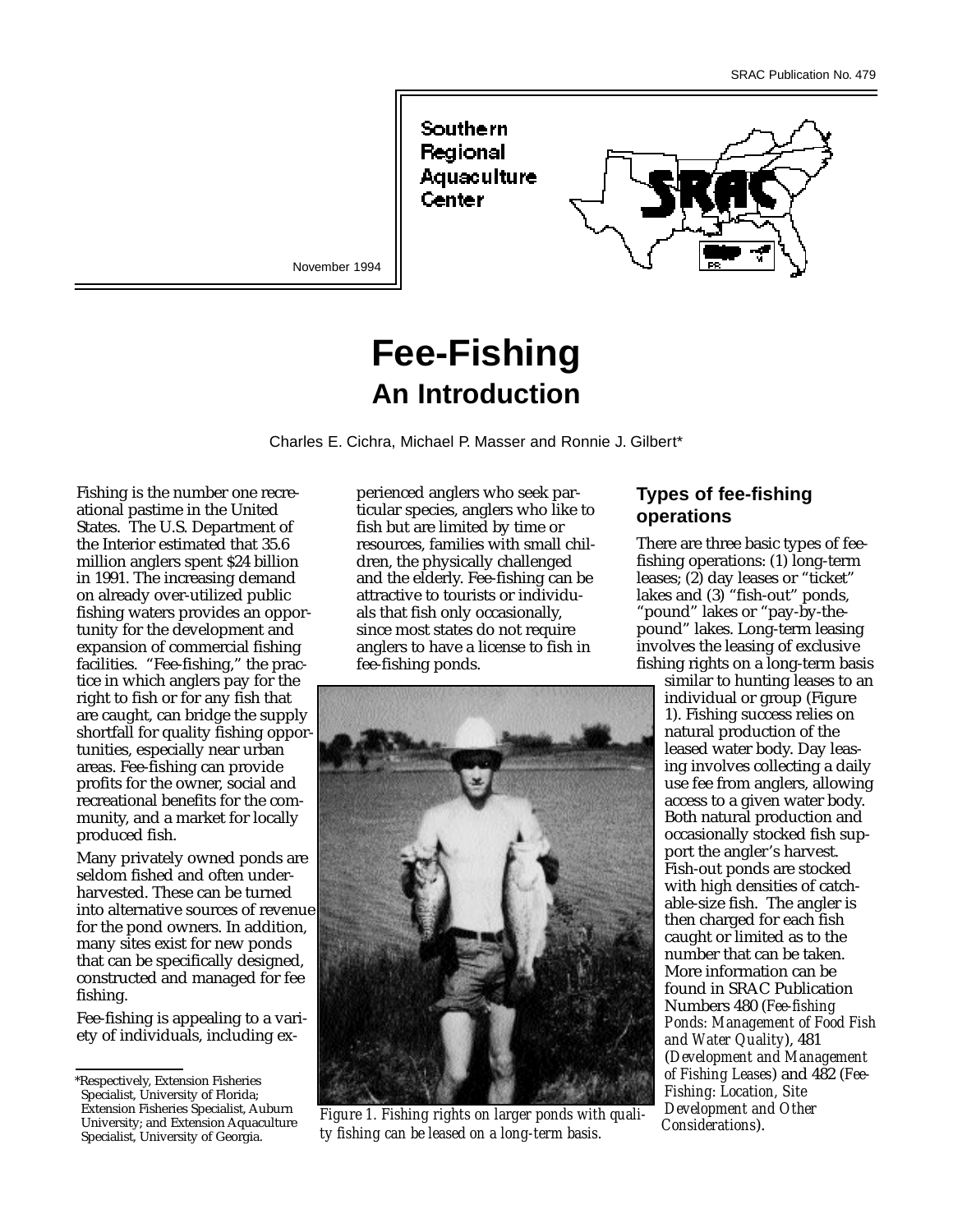## **Long-term leasing**

Long-term leasing usually involves quality fishing for largemouth bass or panfish, such as bluegill, redear sunfish and crappie. Location and aesthetics are often the most important selling points. Many people fish to relax and escape the hustle and bustle of daily life. They want a quality fishing experience and are willing to pay for it. Unlike hunting leases, which generally require a large tract of land to support adequate game, fishing leases can be small. With proper management, each acre of water can support 300 to 400 pounds of harvestablesize sportfish, providing many hours of productive fishing.

Major steps involved in leasing the fishing rights to a pond include:  $(\overline{1})$  locating suitable lessee, (2) establishing terms of the lease and (3) executing the written lease.

Interested parties can be located through word of mouth, newspapers or magazine advertisements. The amount of effort and money expended in locating possible lessees should depend on the quality of the fishing and the location and visual attractiveness of the site. These factors will determine the value of the lease. A trophy bass fishery, located at an attractive site and close to a large metropolitan area, will bring top dollar.

The lease should spell out exactly the rights and responsibilities of each party including:

- 1) who will have access/fishing rights to the pond;
- 2) how long the lease will be in effect;
- 3) the price;
- 4) under what conditions the lease can be broken;
- 5) any fishing limits or regulations that are to be followed;
- 6) other privileges such as camping or swimming;
- 7) what management practices will be followed such as aquatic weed control, water level drawdown and stocking;
- 8) who will pay for each management option;
- 9) how much liability insurance will be required and who will pay for it; and
- 10) what privileges will be retained by the owner.

A written lease should be prepared with the advice of an attorney, certified public accountant, fisheries biologist and/or other professionals.

Major costs to the pond owner are locating a lessee and drawing up the lease. Any work requested by the lessee should be paid by the lessee. Annual returns can vary from less than \$100 to almost \$100,000. Lease prices vary primarily due to the size of the water body and quality of fishing, but also because of site location and configuration, and demand.

A long-term lease can be advantageous to the landowner. The owner only deals with a few individuals on an occasional basis, minimizing labor. In addition, the landowner will have someone on the property, which should decrease problems with trespassing, theft, vandalism and fire. This option is particularly appealing for absentee landowners. One limitation to long-term leasing is that not all ponds are large enough, or have suitable fisheries, locations or aesthetics.

## **Day leasing**

An aesthetically pleasing pond or one that offers good fishing tends to attract local anglers. Many anglers ask for the right to fish, while others trespass. Such an "attractive nuisance," often considered a liability, can be turned into a source of income. Instead of allowing free fishing, the owner can charge a nominal daily fee for fishing rights, hence the term "day leasing." Ponds of at least 1 acre, but often 5 to 10 acres, are most commonly day leased (Figure 2).

Most of these ponds are located close to a public road. Appropriate signs allow easy recognition by individuals travelling in the area. Angler harvest relies primarily on the natural production of the pond, including largemouth bass, bluegill, redear sunfish and crappie. However, channel catfish may be supplementally stocked to attract more anglers by increasing harvest.



*Figure 2. Natural fish production provides most of the angler harvest at day leases.*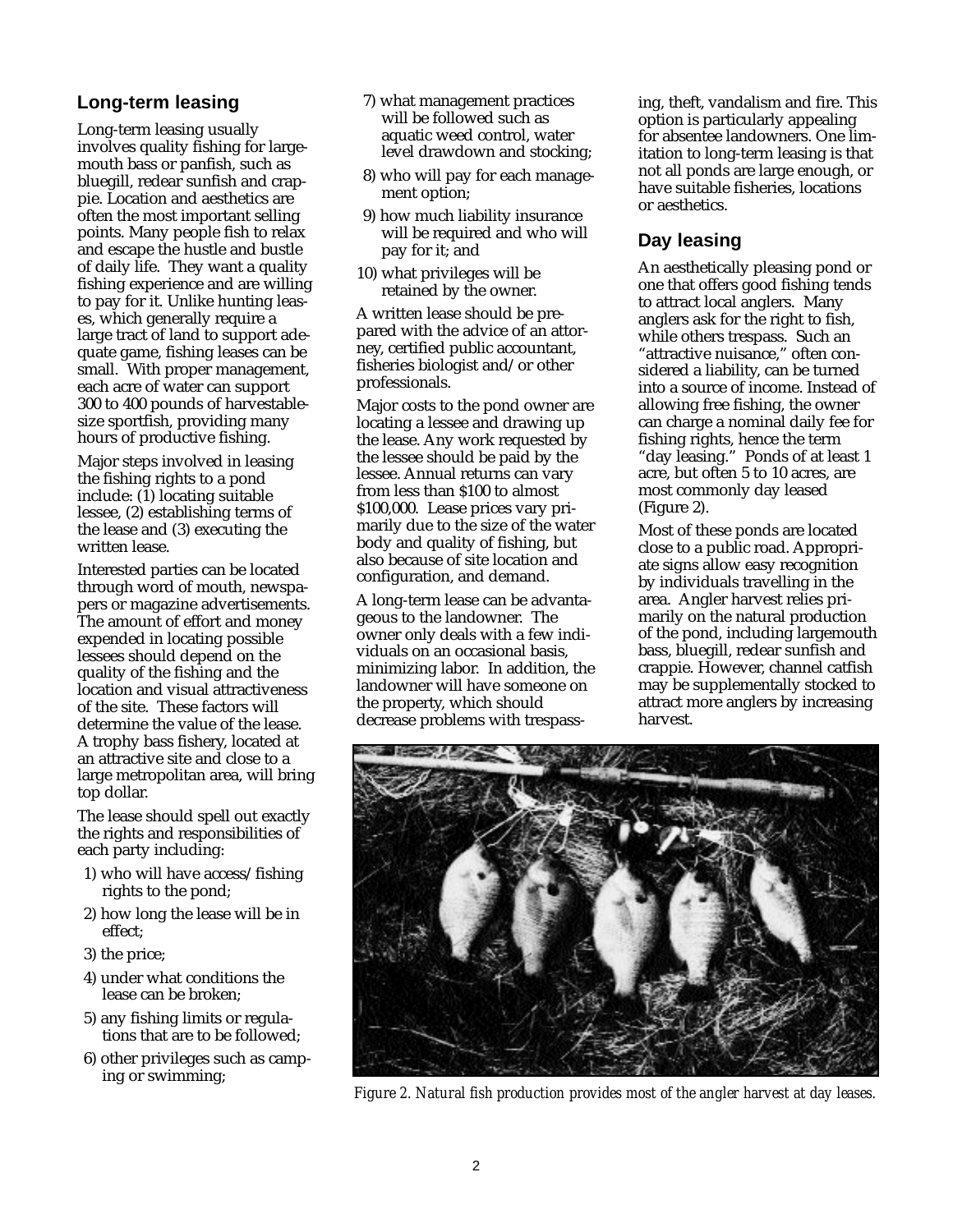There are many methods to monitor angler access. First, pond location should be close to the manager's residence to ensure that all anglers pay. The simplest way to collect fees is to have anglers place them into a specially constructed deposit box as they enter the property. This reduces the time expended in collecting fees and works well with small numbers of trustworthy local anglers. Another way to regulate access is to lock the entrance to the pond and require anglers to check in before gaining access. This may be inconvenient if it disrupts work or family life. Posting limited hours and even seasons of the year when the pond is open to fishing will relieve some of this inconvenience. A final method of keeping track of those who have paid is to allow open access to the pond. The manager then visits the pond on an occasional basis to collect the entrance fee. A dated receipt, ticket or permit is then given to those who pay. Later, the manager visits the pond and makes sure that each angler has a current ticket, collecting entrance fees from those that don't possess a current ticket. These operations are often referred to as "ticket lakes."

Operating costs for day-lease ponds are intermediate to those of long-term leases and fish-out ponds. Major costs are collecting the daily use fee and removing garbage. An aesthetically appealing pond helps attract anglers. Advertising can be as simple as by word of mouth. However, this method will generally restrict use to local anglers, and will likely result in only a modest income. Larger numbers of anglers can be drawn to such a pond by posting attractive signs along the roadside and by advertising in local newspapers.

Cost of fish is usually minimal if the natural production and harvest of fish is in balance. Supplemental stocking can increase catch rates and angler interest in returning, with cost varying with the quantity and cost of stocked fish. Returns from stocking can far outweigh costs. Additional costs, associated with proper pond management, include aquatic weed control, mowing of pond banks, fertilization, liming and supplemental feeding.

Daily fees generally range from \$2 to \$7 per day for adults for bass/ panfish ponds, but can go as high as \$100 per day for ponds with quality bass fishing. There is frequently a limit on the number of fish that can be kept. Children are often admitted free or at half price. Senior citizens are sometimes given discounted fees.

One advantage of day leasing over long-term leasing is the lack of a long-term commitment, allowing the owner to be more flexible in the use of the pond. The day lease relies on natural fish production and requires minimal input of time and money; a distinct advantage over a fish-out operation. A day lease operator could also simply charge for access with no management. A disadvantage of day leasing is that it requires more of the pond owner's time than is required in long-term leasing. Time must be spent collecting litter and fees.

#### **Fish-out ponds**

Fish-out ponds, also known as "pound lakes" or "pay-by-thepound ponds" involve the highest level of management, the highest costs, and potentially the highest returns. Fish-out ponds are marketing as opposed to production operations. Fish-out ponds are especially appealing to families with children (Figure 3) and novice anglers, because of the increased probability of catching fish. They can be excellent places to learn to fish and also to purchase guaranteed fresh fish.

Catchable-size fish are stocked at densities well above natural production limits. Currently, the most commonly used species in southeastern fish-out ponds are channel catfish and rainbow trout. Other species are difficult to consistently obtain in abundance or to haul, hold or stock. A minimal entrance fee is usually charged. An additional charge is then paid for any fish that are caught, based on their number, weight or length. Another method is to charge a fee for entry with a catch limit on numbers or weight of fish.

Fish-out operations should have a minimum of two ponds, allowing anglers to select where they fish. Having more than one pond



*Figure 3. Children like to fish at fish-out ponds because of the high likelihood of catching fish.*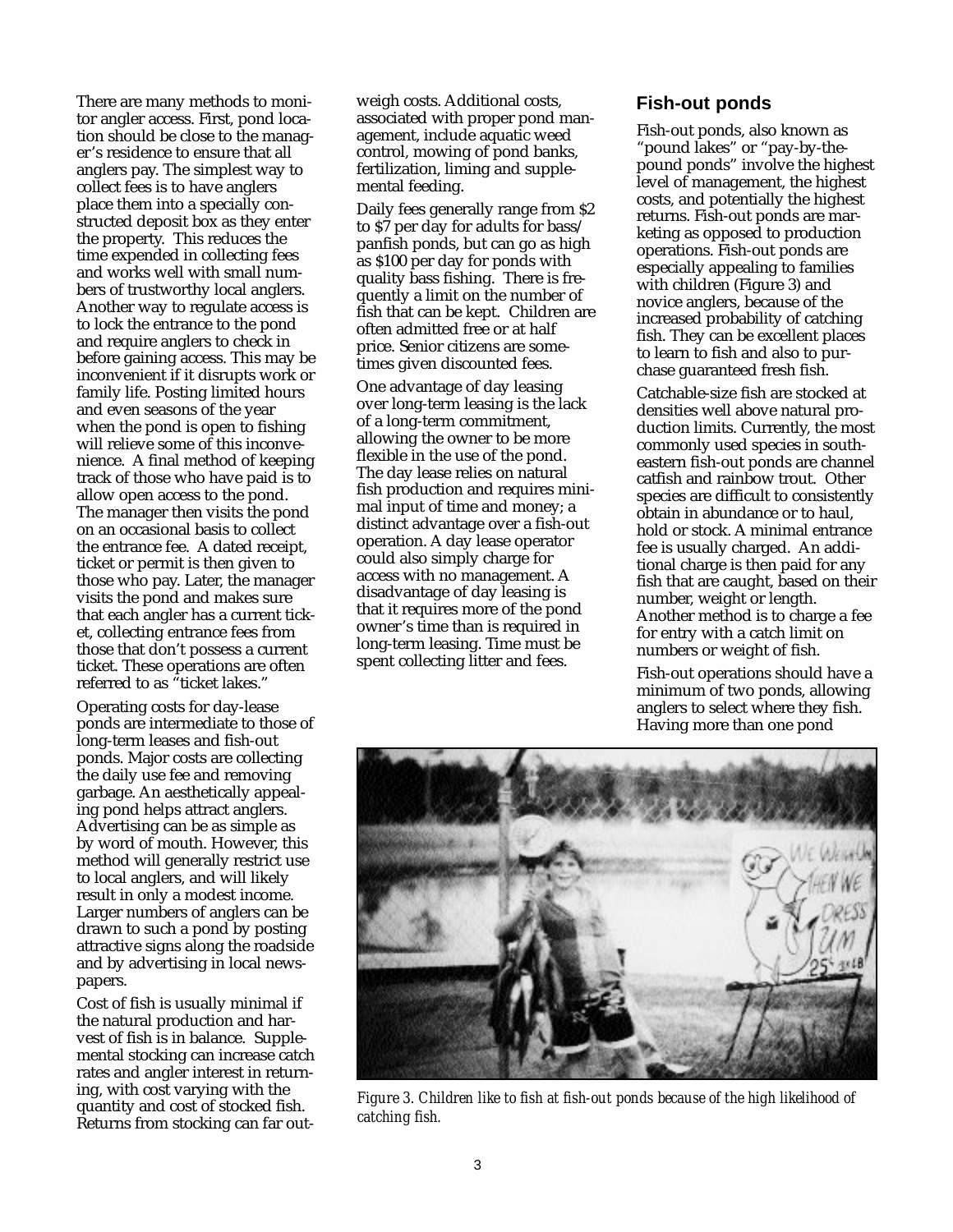allows fishing to continue should problems occur in a pond. Ponds of a variety of shapes and sizes will give anglers the feeling of a natural setting. Half-acre ponds will accommodate a fairly large number of anglers who will be able to "reach" most of the fish, but not so large that the ponds can't be easily seined.

One problem with catfish is that all of them are not caught before fishing success drops off. Typically, catch rates may be as high as 8 to 10 fish per angler hour for the first two weeks after stocking, dropping to 1 to 2 fish per angler hour after the first few weeks. These "hook-shy" fish can be seined from the ponds, placed into live tanks and sold live or sold as processed fish to individuals who don't fish or to those who don't catch enough fish to meet their needs.

Late spring through early fall (April through November) is the primary sales period for catfish. Sales as high as 4,000 pounds per week have been recorded during the spring at individual fish-out operations. Both anglers and fish slow down in the summer. Sales usually increase in the fall as temperatures cool. Fish-out operations are generally open on weekends. Some are open seven days a week. Daylight hours are most common; however, many remain open after dark, especially on weekends.

Shade, a picnic area, food and beverages, bait, tackle, rental equipment, ice and a fish cleaning service can be incorporated into the business. The best means of advertising are word of mouth and roadside signs. Prizes can be given to anglers who catch extremely large fish or tagged fish.

Costs for such an enterprise are highly variable. Major expenses will be for fish and for labor. Help must be on site during all hours of operation to rent equipment, sell concessions, weigh fish and collect fees, keep the facilities litter free, and minimize poaching. Other costs include construction of office, concession and toilet facilities, fencing or natural barriers to keep trespassers out; fish feed; and monitoring and maintaining proper water quality. Returns from a fish-out operation are limited primarily by the number of pounds of fish, concessions and services that can be sold. Entry fees of \$1 or more per person are common. Fish prices vary from \$1 to over \$2 per pound live weight for catfish and over \$3 per pound for rainbow trout. Many operators indicate that they make more money from selling drinks, food, bait and tackle than from the fish sold.

A distinct advantage of fish-out operations is the possibility of using small ponds. Ponds can be located within city limits and at major highway intersections. Also, fishing success does not rely on natural production, but upon artificially maintained populations. The major disadvantage is that fish-out operators must make a tremendous commitment to public relations, marketing and

promoting, and must be sensitive to public needs and behavior. Such operations need to be near population centers and highly visible. A lot of time is required on the part of the manager, who must deal with "people problems" (Figure 4).

### **Considering fee-fishing as a business**

Fee-fishing allows pond owners to supply fishing opportunities to anglers while simultaneously using under-utilized resources as a source of income. Fee-fishing is both a form of entertainment and a source of fresh fish for the user.

#### **Market**

Fee-fishing operations are good markets for fish producers. Production acreage in many states is small and geographically dispersed. Producers can sell their fish live to local fee-fishing operations. Thus, there is no need to build a processing facility, and many state health regulations can be avoided by selling live fish. Producers can often get a higher price per pound from fee-fishing operators than from processors.



*Figure 4. Day lease and fish-out pond operators must be willing to deal with people.*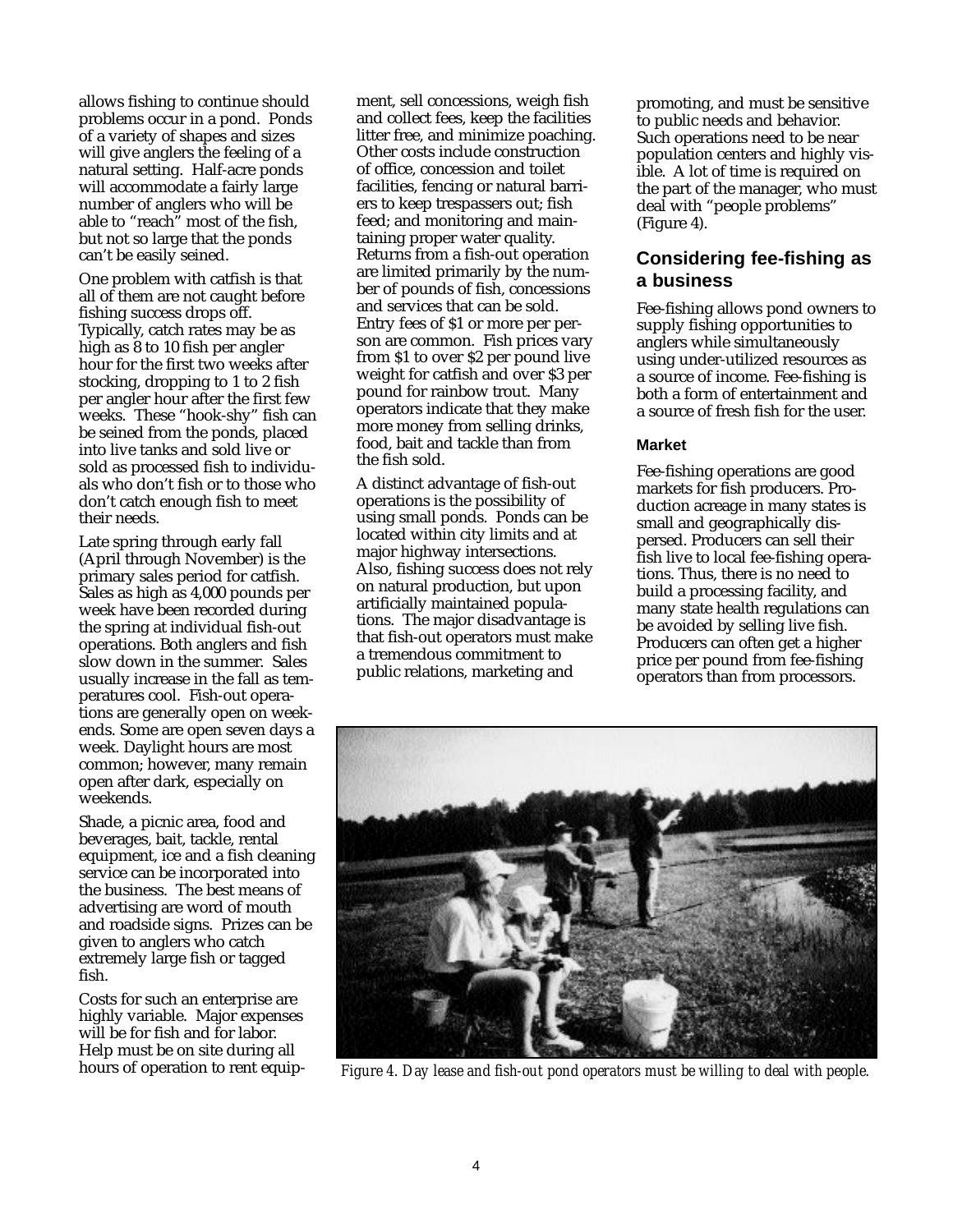#### **Licenses and permits**

As with most aquaculture facilities, permits must be obtained for surface and ground water (wells) rights, surface water storage (pond and ditch construction), construction of buildings and to meet any additional county or municipal regulations. In addition, permits may be required to sell live fish, bait and concessions, and for construction of buildings. Employees involved in selling food and cleaning fish should obtain state health certificates.

Many states have special permits for the operation of fee-fishing facilities such as ticket lakes or fish-out ponds. These allow anglers to fish at the facility without having to purchase state fishing licenses.

#### **Liability**

Customers are subject to injury, therefore liability insurance is highly recommended. Liability insurance is available from most specialty insurance agents. Costs vary, but are usually based on gross annual revenues. In addition, product liability insurance covers you if someone gets sick on the fish that they take home and cook. In the case of a long-term

lease, the cost of liability insurance is less and is usually paid by the lessee (Figure 5).

All reasonable steps should be taken to avoid negligence. Alcohol should be prohibited. Aeration equipment should be placed so that it can operate effectively, yet provide little inconvenience and potential danger. First aid and life saving equipment should be readily available. Swimming should not be allowed. Safe access for handicapped anglers should be provided.

#### **People management**

Successful day leases and fish-out operations require as much people management as they do fish management. They require a commitment to public relations, marketing and promotion, and sensitivity to public desires and behavior. The attention span of many anglers is short. Many people fee fish because they are almost certain to catch fish. If they do not catch fish within 5 or 10 minutes, they begin to complain. Some operations charge low prices for their fish, provide little service and have few expenses. Customers bring their own equipment and take care of themselves. Many successful



*Figure 5. Liability insurance must be provided at all fee-fishing operations in the event that someone is injured.*

operations often charge more per pound, but provide everything including tackle rental, employees to explain rules, instruction for new anglers, conversation while they fish, and employees to remove fish from their hooks and to clean and pack their catch on ice.

Operators must be able to get along with people, because that's half the business. If you don't like people, you have a losing battle on your hands, no matter how well you manage your fish. You must be polite and courteous, even under the most difficult situations. The biggest problem that some anglers will have is knowing when to stop catching fish, catching more than they have money to pay for, and discovering this upon trying to leave your facility.

## **Conclusion**

Fee-fishing facilities are rapidly increasing in number, but vary substantially in their success due to differences in location, facilities, services and management. Medium to large ponds with controlled access are best suited for long-term leasing, while small to medium ponds can be day-leased or used as fish-out ponds. If individuals do not want to take the time to deal with people, yet want to use their ponds as a source of revenue, then they would be best advised to lease on a long-term basis.

## **Sources of information**

For additional information on fee fishing and pond management, contact your local county Extension agent, state fisheries specialist, local USDA Soil Conservation Service office or the nearest office of your state Fish and Game Commission. Phone numbers for these agencies are listed in the government section of your phone book.